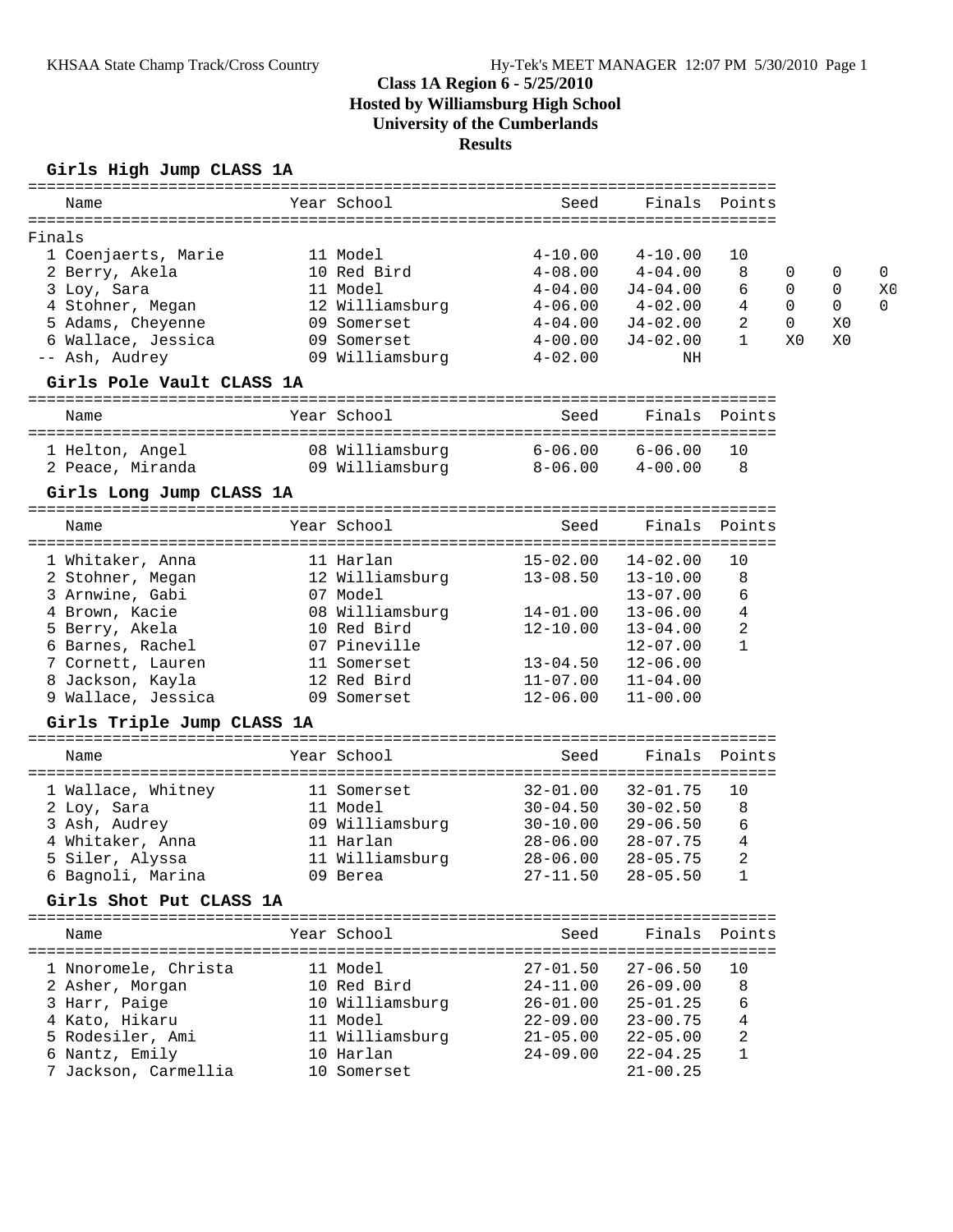## **Class 1A Region 6 - 5/25/2010**

**Hosted by Williamsburg High School**

**University of the Cumberlands**

**Results**

| Girls Shot Put CLASS 1A<br>8 Brooks, Lacey<br>Girls Discus Throw CLASS 1A<br>================================ | 10 Pineville                | ============= | $20 - 11.00$ |              |                |    |
|---------------------------------------------------------------------------------------------------------------|-----------------------------|---------------|--------------|--------------|----------------|----|
| Name                                                                                                          | Year School                 | Seed          | Finals       | Points       |                |    |
|                                                                                                               |                             |               |              |              |                |    |
| 1 Nantz, Emily                                                                                                | 10 Harlan                   | $85 - 02$     | $86 - 05$    | 10           |                |    |
| 2 Harr, Paige                                                                                                 | 10 Williamsburg             | $78 - 02$     | $74 - 09$    | 8            |                |    |
| 3 Asher, Morgan                                                                                               | 10 Red Bird                 | 70-01         | 71-11        | 6            |                |    |
| 4 Rodesiler, Ami                                                                                              | 11 Williamsburg             | 42-07         | 68-10        | 4            |                |    |
| 5 Kato, Hikaru                                                                                                | 11 Model                    | $62 - 03$     | $63 - 05$    | 2            |                |    |
| 6 Brooks, Lacey                                                                                               | 10 Pineville                |               | $58 - 08$    | 1            |                |    |
| 7 Brown, Jade                                                                                                 | 09 Lynn Camp<br>10 Somerset | $48 - 02$     | $58 - 06$    |              |                |    |
| 8 Jackson, Carmellia                                                                                          |                             |               | $47 - 05$    |              |                |    |
| Boys High Jump CLASS 1A                                                                                       |                             |               |              |              |                |    |
| Name                                                                                                          | Year School                 | Seed          | Finals       | Points       |                |    |
| 1 McCulley, Skyler                                                                                            | 09 Williamsburg             | $5 - 08.00$   | $6 - 00.00$  | 10           |                |    |
| 2 Lowrie, Christopher                                                                                         | 11 Williamsburg             | $5 - 07.25$   | $5 - 08.00$  | 8            |                |    |
| 3 Spencer, William                                                                                            | 09 Berea                    | $5 - 00.00$   | $5 - 00.00$  | 6            | XO<br>0        | C  |
| 4 Jones, Jalen                                                                                                | 09 Somerset                 | $5 - 00.00$   | J5-00.00     | 4            | $\circ$<br>XXO | XO |
| 5 Walters, Sam                                                                                                | 09 Lynn Camp                | $5 - 00.00$   | $4 - 10.00$  | 2            | XXO<br>C       |    |
| 6 Whitt, Jessie                                                                                               | 11 Model                    |               | $J4-10.00$   | 1            | 0<br>X0        |    |
| 7 Arnwine, Caleb                                                                                              | 09 Model                    | $5 - 00.00$   | J4-10.00     | XO           | XXO            |    |
| 8 Ammon, Jarrod                                                                                               | 11 Lynn Camp                | $5 - 02.00$   | $4 - 08.00$  |              |                |    |
| -- Anderson, Jake                                                                                             | 12 Somerset                 |               | ΝH           |              |                |    |
| Boys Pole Vault CLASS 1A                                                                                      |                             |               |              |              |                |    |
| Name                                                                                                          | Year School                 | Seed          | Finals       | Points       |                |    |
| 1 Fleenor, Cory                                                                                               | 12 Williamsburg             | $11 - 00.00$  | $10 - 00.00$ | 10           |                |    |
| 2 Lowrie, Christopher                                                                                         | 11 Williamsburg             | 10-00.00      | $9 - 06.00$  | 8            |                |    |
| 3 Baker, Johnathan                                                                                            | 09 Somerset                 | 9-00.00       | 8-06.00      | 6            |                |    |
| 4 Spencer, William                                                                                            | 09 Berea                    | $9 - 00.00$   | $8 - 00.00$  | 4            |                |    |
| Boys Long Jump CLASS 1A                                                                                       |                             |               |              |              |                |    |
| Name                                                                                                          | Year School                 | Seed          | Finals       | Points       |                |    |
|                                                                                                               |                             |               |              |              |                |    |
| 1 Arnwine, Josh                                                                                               | 11 Model                    | $21 - 11.25$  | $20 - 00.00$ | 10           |                |    |
| 2 Riley, Jheren                                                                                               | 10 Williamsburg             | $18 - 09.00$  | $17 - 08.00$ | 8            |                |    |
| 3 Fleenor, Cory                                                                                               | 12 Williamsburg             | $18 - 06.00$  | $17 - 06.00$ | 6            |                |    |
| 4 Mackiln, Kyle                                                                                               | 11 Model                    | $18 - 05.75$  | $17 - 04.00$ | 4            |                |    |
| 5 Nelson, Hunter                                                                                              | 12 Somerset                 | $18 - 00.50$  | $17 - 02.00$ | 2            | $17 - 0$       |    |
| 6 Megargel, Tyler                                                                                             | 09 Somerset                 | $18 - 01.00$  | J17-02.00    | $\mathbf{1}$ | $16 - 7$       |    |
| 7 Nantz, Trent                                                                                                | 11 Red Bird                 | $16 - 01.00$  | $16 - 09.00$ |              |                |    |
| 8 Raby, Eric                                                                                                  | 11 Pineville                |               | $16 - 00.00$ |              |                |    |
| 9 Collett, Steven                                                                                             | 10 Red Bird                 | $16 - 09.00$  | $15 - 04.00$ |              |                |    |
| 10 Isaacs, CJ                                                                                                 | 08 Berea                    | $15 - 09.00$  | $13 - 05.00$ |              |                |    |
| 11 Shaffer, Camyrn                                                                                            | 11 Berea                    | $14 - 09.00$  | $12 - 04.00$ |              |                |    |